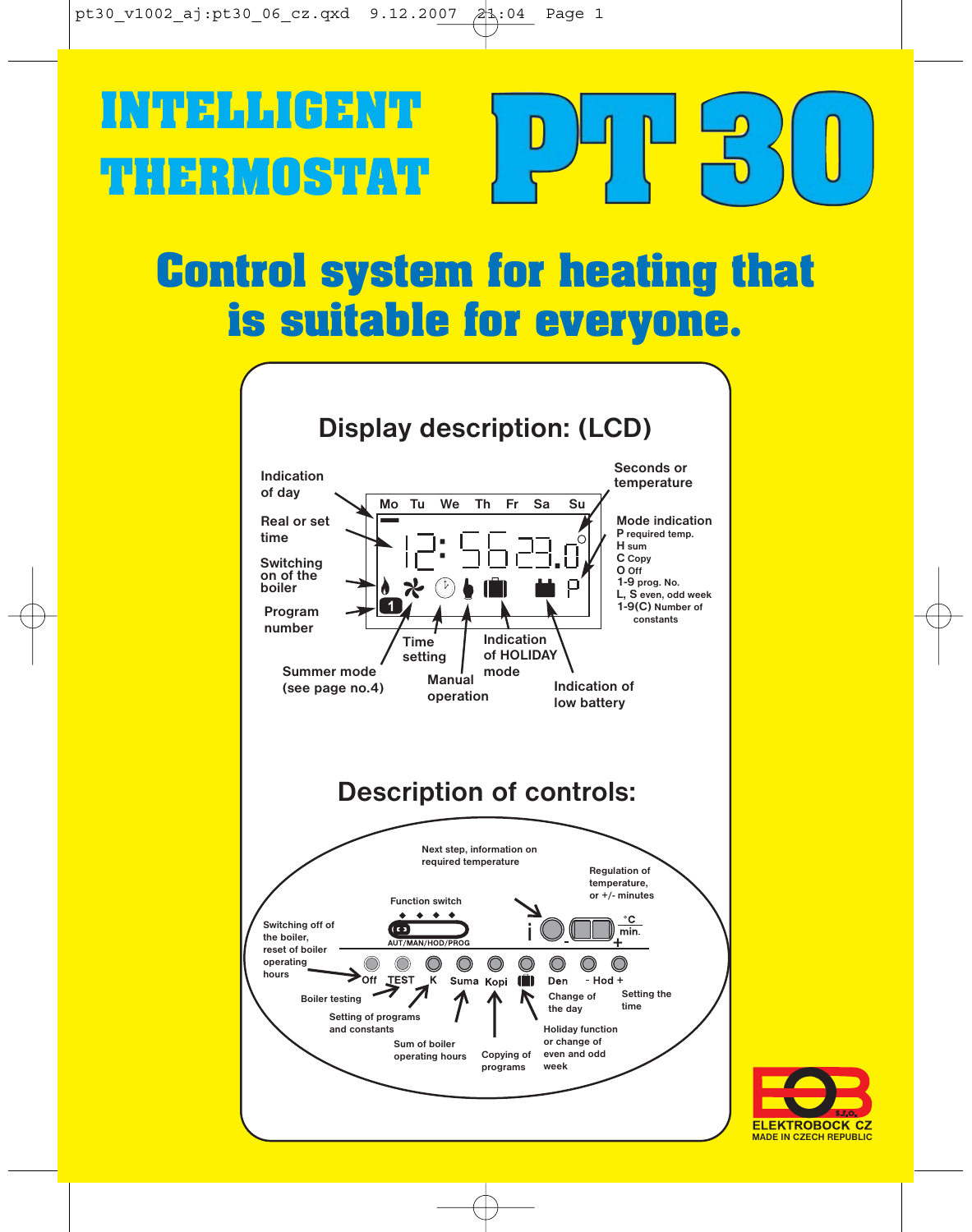## **OPERATING INSTRUCTIONS**



### **Programming procedure:**

- 1, Change position of function switch to **PROG**.
- 2, By pressing the " $K$ " we select the program  $\left| \right|$  (2, 3 to 9). (Note: programs 3 to 9 are fixed - but is possible change too!)
- 3, By pressing **"+/-Hod."** set time of switch on and by **"+/-°C"** temperature of first intervals. (**Note: we setting the start to change of temperature!**)
- 4, By pressing of " **i** " button you pass on the setting time and temp. of the second intervals for same day. (Note: the symbol  $\Box$  to  $\Box$  is gradually showed on bottom part of LCD)
- 5, Use the same procedure for setting further temperatures within given day. After setting the last temp. for one day, PT30 passes automatically to the setting of next day. If we do not need to use all 6 settings for one day, we can pass to next day by successive pressing of " **i** " (register) button.
- Selection of n:nn program No.1

*2*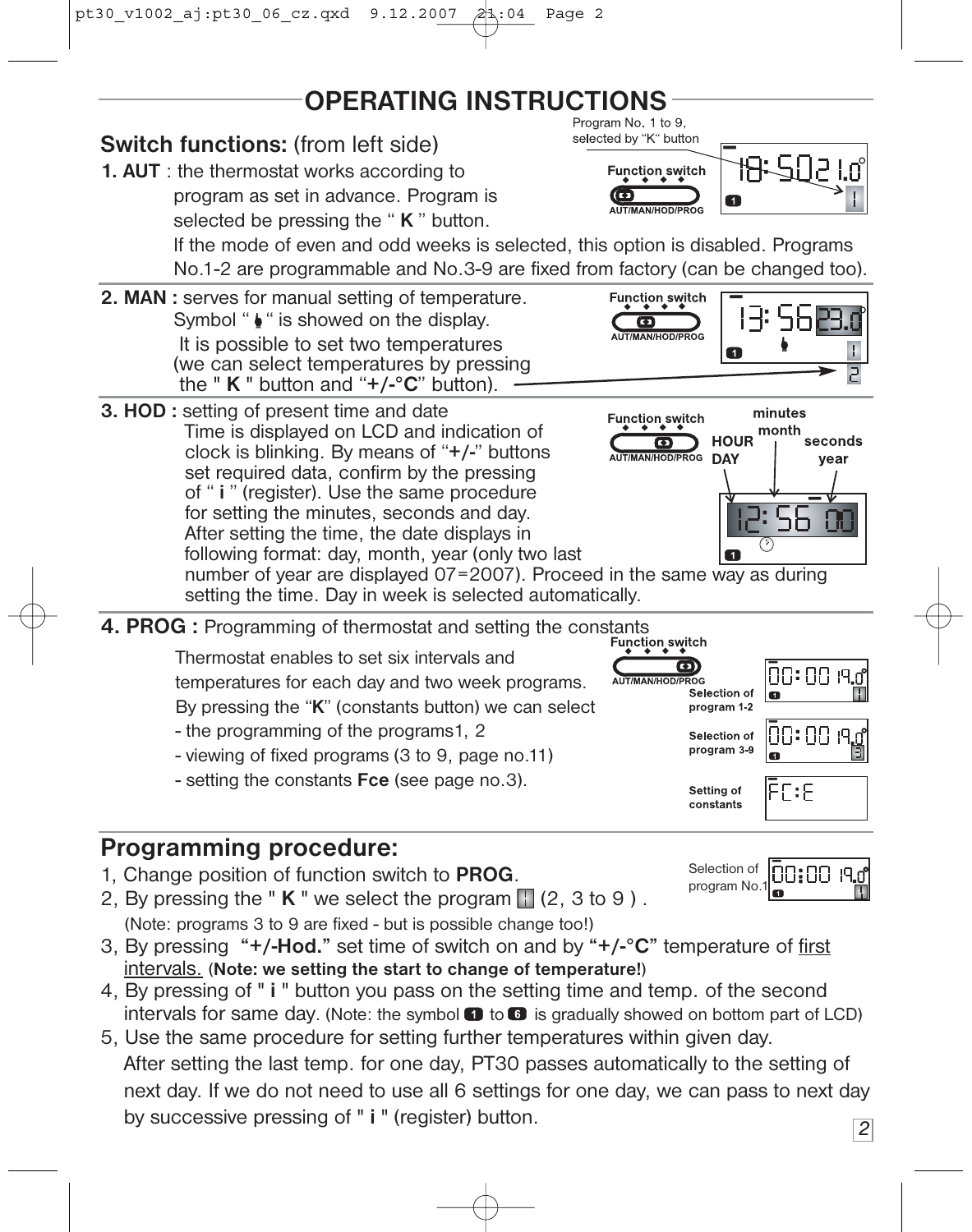- 6, After completion of the program for whole week, recheck the program again. By pressing " **i** " button we can successively verify whether the program complies with our requirements and we register it in the table contained in Operating instructions (for the case of program deletion from memory).
- 7, After switching the function switch to **AUT** position, PT30 starts to work according to defined program.
- **Note:** If the program for subsequent day is identical with previous day, you can use " **Kopi** " button. After setting the interval, we do not press " **i** ", but " **Kopi** ". Present day is automatically copied into next day. The programs 1 and 2 we can determine which program should be active in even(odd) week (see below).

Longer pushing of all buttons speeds up their functions.

Blinking of  $\begin{bmatrix} 6 \end{bmatrix}$  indicates a free part of the program.

#### **Selection of even and odd week**

If the programs 1 and 2 are programmed, you can determine which program should be active in even (odd) week. Function switch move to **PROG**.

By pressing " **K** " button select program 1 on the LCD. By pressing **in** determine which week it is dealing with (**L**-odd, **U**-even, **1**-not defined). The second program is assigned automatically (**U, L, 2**).

If even and odd weeks are selected, the thermostat works in **AUT** program always according to the selection. If even/odd is not selected, active program is selected by pressing " **K** " button. Here you can select the program 1 - 9.

### **Setting the constants:**

#### **Some constants 1-8(U,C) have to be set for correct function of the thermostat .**

Change position of function switch to **PROG**.

By pressing " **K** " (constants) button select the mode for setting the constants **FCE**, press " **i** ", and we can setting constants (constants **1-8(U,C)** are indicated in right lower corner of LCD ).

**For saving of changes constants press " i ", for return to program press " K " .**

### **Minimal or maximal regulated temperature**

**Function** enables to set minimal regulated temperature. By **1** means of "**+/-**" buttons set required data, confirm by pressing " **i** "(register). It can be selected in the range from **2 to 10**°C.

**2** Function enables to set maximal regulated temperature in the range from **15 to 39°C**. By means of "**+/-**" buttons set required data, confirm by pressing " **i** "(register).









*3*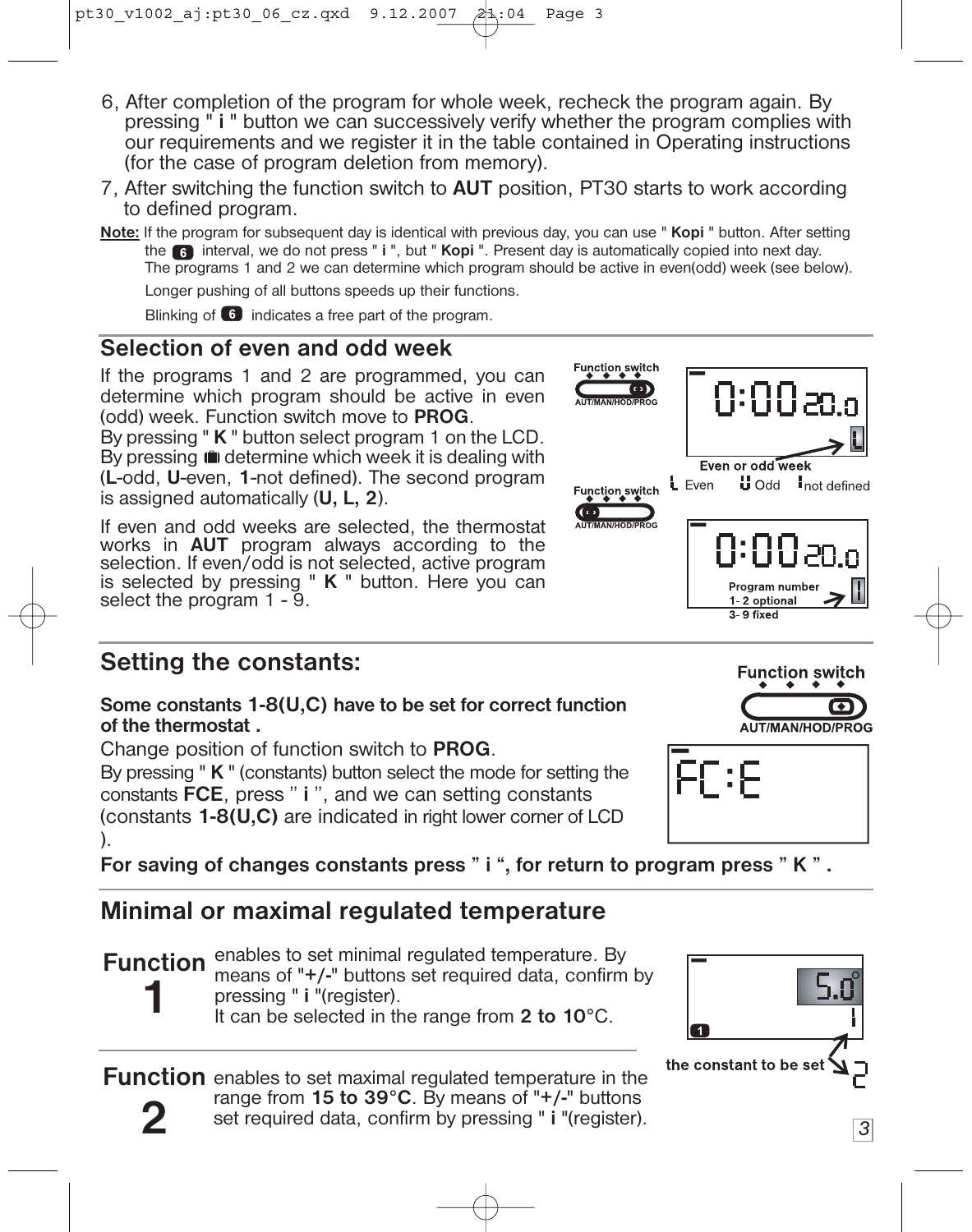#### **Premature switching-on of the heating system (PZT function)**

**Function** 0 - PZT is switched off

- **1** PZT is active
	- 2 summer mode ( $\mathcal{X}$ ) set by **+/-** buttons and confirm by pressing " **i** " button.

#### **Normal mode (choice 0)**

**3**

Common operation of heating system without PZT.

#### **Premature switching-on of the heating system (choice 1)**

#### **This function guarantees required temperature at required time.**

You must not guess when to switch the heating on in order to have an adequate temperature in the morning when getting up without unnecessarily long heating in advance. So, program only the time of required temperature. In two days of operation, PT30 establishes thermal constants of the room and then it switches the heating on at required time in advance. The period of premature switching-on is automatically limited to 2 hours.

### **Summer mode (choice 2)**

**Function 4**

**5**

Is not allowed switching-on of the central heating system in this mode. Seasonable when is not necessary switch the heating. Symbol "  $\mathcal{X}$  " is showed on the display. Function HOLIDAY is impossible to set in this summer mode !

**Note:** anti-freeze protection ( 3°C ) is always functional.

## **Minimal period switching-on heating in the case of hysteresis**

Setting of minimal period in minutes for boiler activation in the case of hysteresis.

Set by pressing of "**+/-**" buttons and confirm by " **i** " button.

| <b>Type of</b><br>heating | <b>Minimal period</b><br>of boiler activation |
|---------------------------|-----------------------------------------------|
| electrical heating        |                                               |
| gas boiler                |                                               |
| oil boiler                | 4                                             |
| heat pump                 | 5                                             |

the constant to be set

## **Choice of PI regulation or hysteresis**

By pressing **+/-** buttons it is possible to change data on selected spot of LCD. When **three horizontal PI regulation** is active.

**Function** When a number in the range from **0.1 to 1.5** is displayed, the PI regulation is deactivated and the thermostat works with selected hysteresis, as displayed by the value in Celsius degree.

display description:



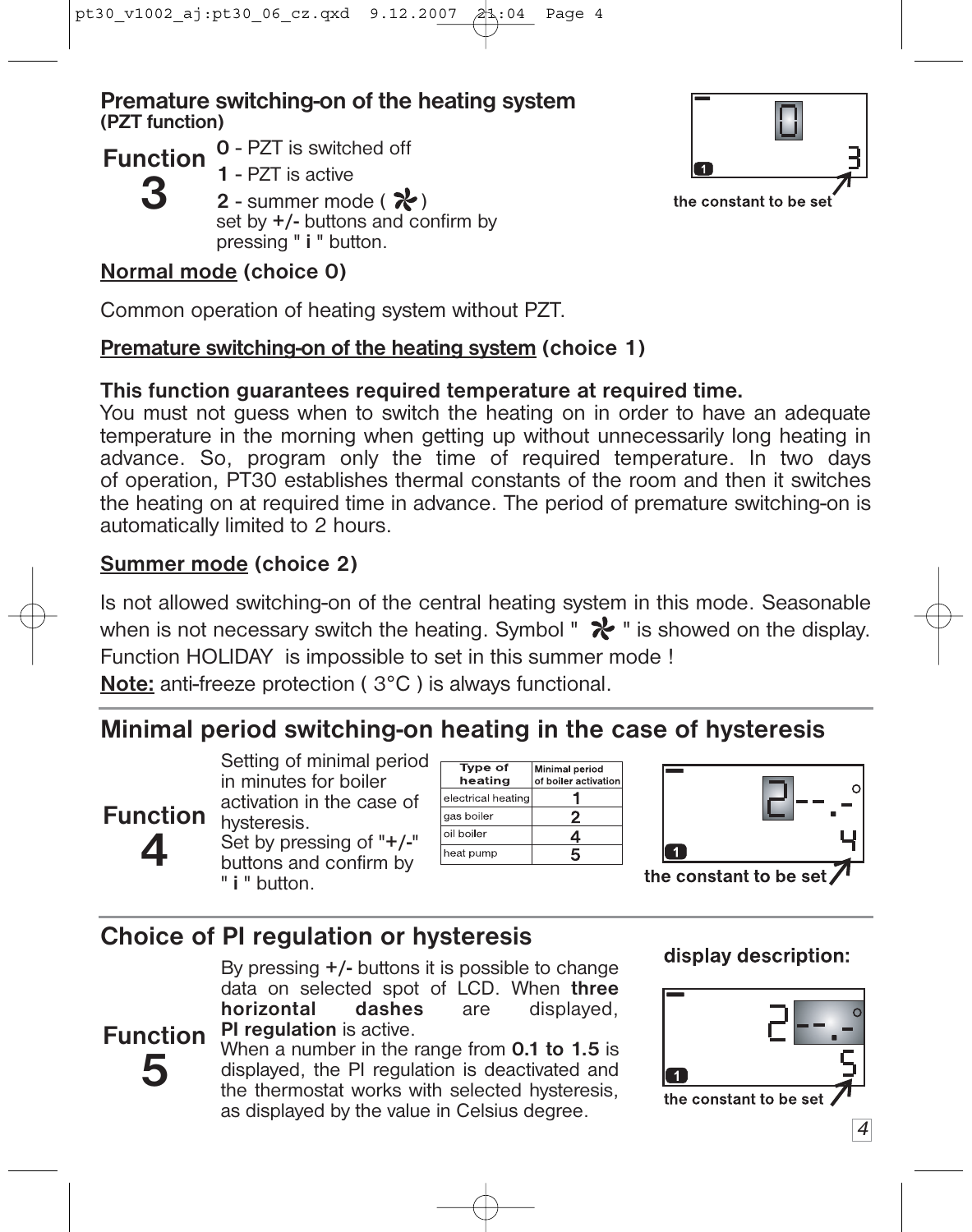## **Time interval of PI regulation**

**Function 6**

It is selected in the range from **5 to 20** minutes. Its value depends on thermal lag of the room.

Optimal setting is usually **10 to 15** minutes.



## **Minimal period switching-on heating in the case of PI regulation**

**Function**<sup>7</sup> **7** It is selected in<br>the range from the range  $\overline{1}$  to  $\overline{5}$  l **1 to 5 minutes.** The setting depends on the type of heating medium.





We recommend to set it according to following table.

## **Proportionality zone for PI regulation**

This reading defines the commencement of PI regulation. For example, required temperature is 22.0°C and proportionality zone amounts to 1.5°C. Up to 20.5°C the source will heat at a full output. As soon as this value is achieved,

PI regulation starts to function. Proportionality zone can be set in the range from **1.5 to 3.0°C**.



## **Indication of boiler maintenance**

**U**

**C**

**Function 8**

Set the date (day, month, year) for the **Function** notification on prescribed boiler maintenance. Symbol " **Udr** " should appear on LCD at defined moment. (**change date for canceled flashes Udr!**)



**Maximal temperatur of external-floor sensor Set this constant if external sensor is** 

#### **connected (page no.8).**

**Function** connected (page no.o).<br>**Function** By means of "+/-" buttons set required data, confirm by pressing " **i** "

It can be selected in the range from **15 to 99,5°C**. On LCD is displayed symbol **CI:d2** if is correct connection of ext.sensor.

External-floor sensor keeps maximal temperature of floor. If floor-temperature will be maximal setting value, then heating is switch-off, even if temperature in room did not reach desire temperature.

If temperature of floor sensor droped below 0,5°C then heating is switch-on again.

Sing **STOP** is showed on the display. *5*



the constant to be set

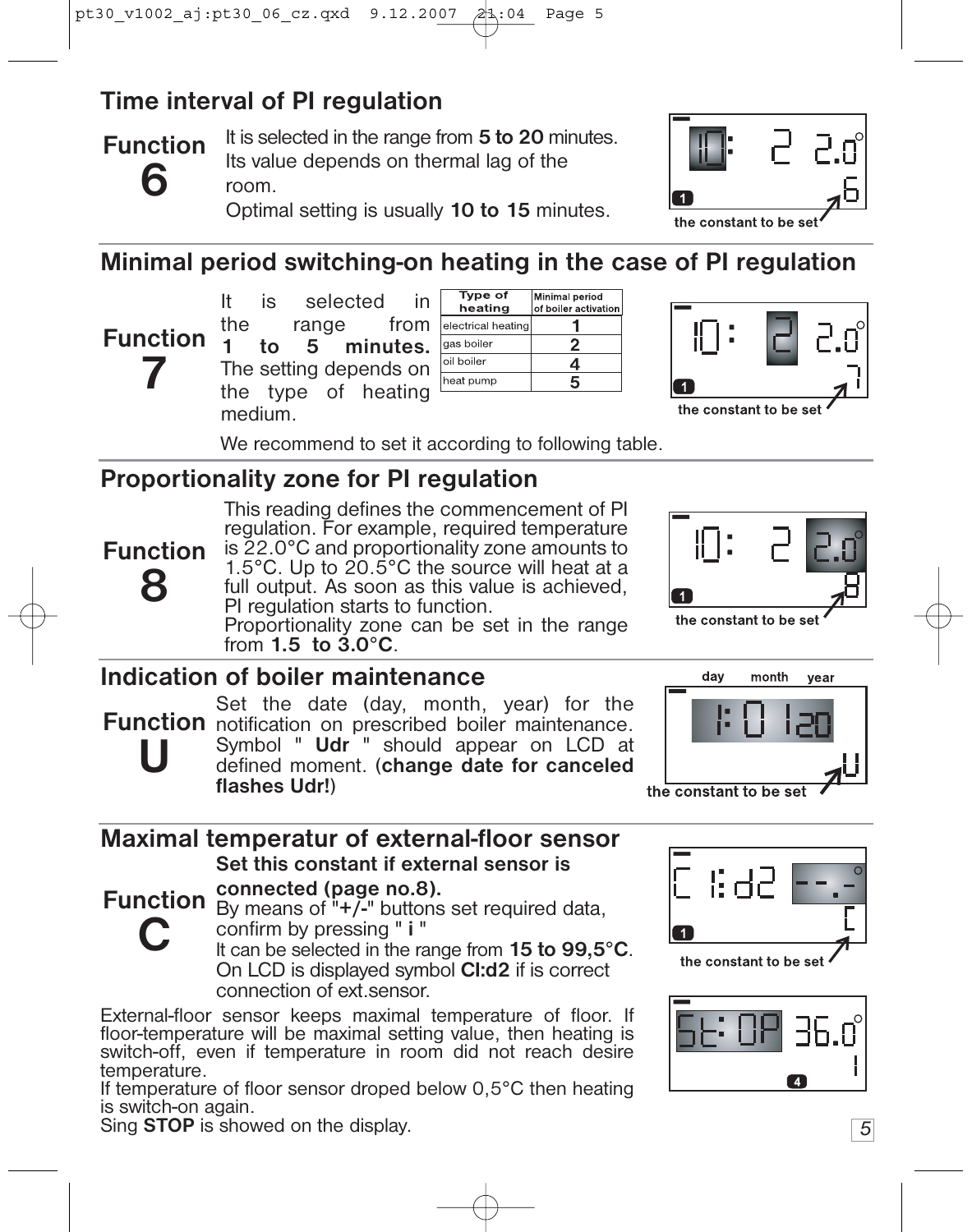## **Program version:**

Last information in **Fce** mode is number of program version,e.g. **10.02**

## **Function of " Kopi " button:**

This function facilitates the programming of the thermostat.

Program from one day can be copied by simple pressing of

#### " **Kopi** " button to next day.

#### **PROCEDURE**

- **1.** Day indicator has to mark the day that has to be copied to next day.
- **2.** Press " **Kopi** " button and whole program copies itself to next day and day indicator moves.

## **Function "**  $\bullet$  "(holiday) :

This function is very useful in the course of holidays, when the house is empty and it is not necessary to change room temperature.



- **1.** Select **AUT** or **MAN** by function switch.
- **2.** By pressing "  $\blacksquare$  " button switch to holiday mode.
- **3.** By pressing "**+/-Hod**" buttons set the date when we return from holiday and confirm " **i** "
- **4.** By pressing "**+/-Hod**" buttons set the time of return.
- **5.** Finally, set the temperature with using of " **+/- °C** " buttons according to season, for example 18°C in the summer.
- **6.** After 30 seconds PT30 automatically change to holiday mode!

By pressing  $\blacksquare$  button is possible to cancel this mode.

This mode is **impossible** to set in **SUMMER MODE** (Fce 3,page no.4)!

## **Function of " Suma " button:**

This is an informational button that displays the number of boiler operating hours. Symbol " **H** " is shown on the display. Data display on LCD represents 9906 hours and 73 minutes. These hours can be reset by pressing " **Off** " button when the **Suma** function is active.

## **Function of " Off " button:**

By pressing of this button the boiler is switched off(" **O** "). This condition is indicated on the display by **OF:F** symbol and can be cancelled by the same button or by changing the switch position. In **AUT** mode, **Off** function is cancelled by next program temperature change.

## ΠΕ: Ε

## **Short-term change of temperature in AUT mode (PARTY):**

By simple pressing of "**+/-°C**" button in **AUT** mode, it is possible to make a short-term change of required temperature. Symbol " **P** " is displayed. The thermostat will maintain this temperature up to next temperature change as defined in the program.

*6* When the " **i** " button is pressed in **AUT** mode, required program temperature is displayed for a while (indicated by " **P** " on the display).



BU.

m

 $\vert$  1

18.0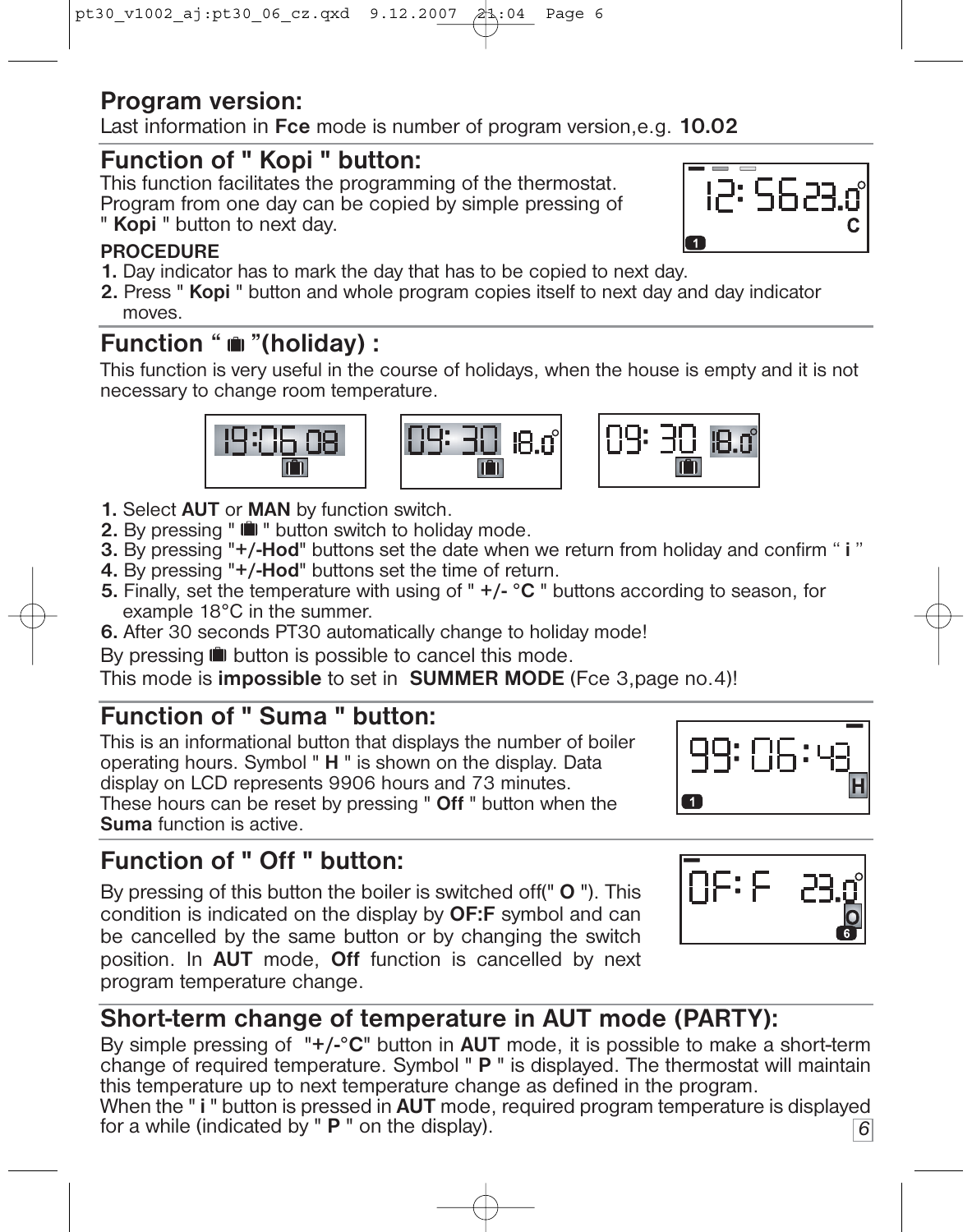## **Function of "Test" button:**

This button serves for the testing of correct connection of thermostat and boiler. Pressing "**Test**" button causes several **switching on/off** of the boiler.

#### **Replacement of batteries:**

Use only alkali pencil batteries **2x1,5V of AA/R6 type**. Low battery is indicated on the display by " $\blacksquare$  " symbol.

### **RESET button:**

On the rear side of the microprocessor part, there is a button that should be used in the case of indeterminable conditions - all saved changes will be preserved. If it is necessary to cancel all parameters and programs set, use following procedure (factory setting). Press simultaneously **RESET + Off** buttons. Release **RESET** button and subsequently **Off** button.



## **EXTRA FUNCTION OF PT30**

**Is possible select following functions of PT30:**

- **regulation by temperature measured with internal sensor of thermostat**
- **regulation by temperature measured with external sensor of thermostat**
- **regulation by temperature measured with internal sensor of thermostat**

**with correction the maximal temperature of external-floor sensor**

#### **1, Function - internal sensor**

The internal sensor is active after connecting the thermostat to heating system. **Fce C** do not set this constant

#### **2, Function - external sensor**

After connecting external sensor (see pict.1 page no.8), press RESET button.

Correct connecting we can verify by: **Fce C** must be symbol **CI:d2** (see page no.5)

At **Fce 2** (page no.3) is possible to set maximal temperature in the range from 15 to 99,5°C. Temperature is measured by external sensor. Big advantage is measuring of temperature in others rooms (floor regulation, regulation of technological process etc.) Note: after disconnected externalsensor is necessary press RESET button, interna sensor will be connected automatically.

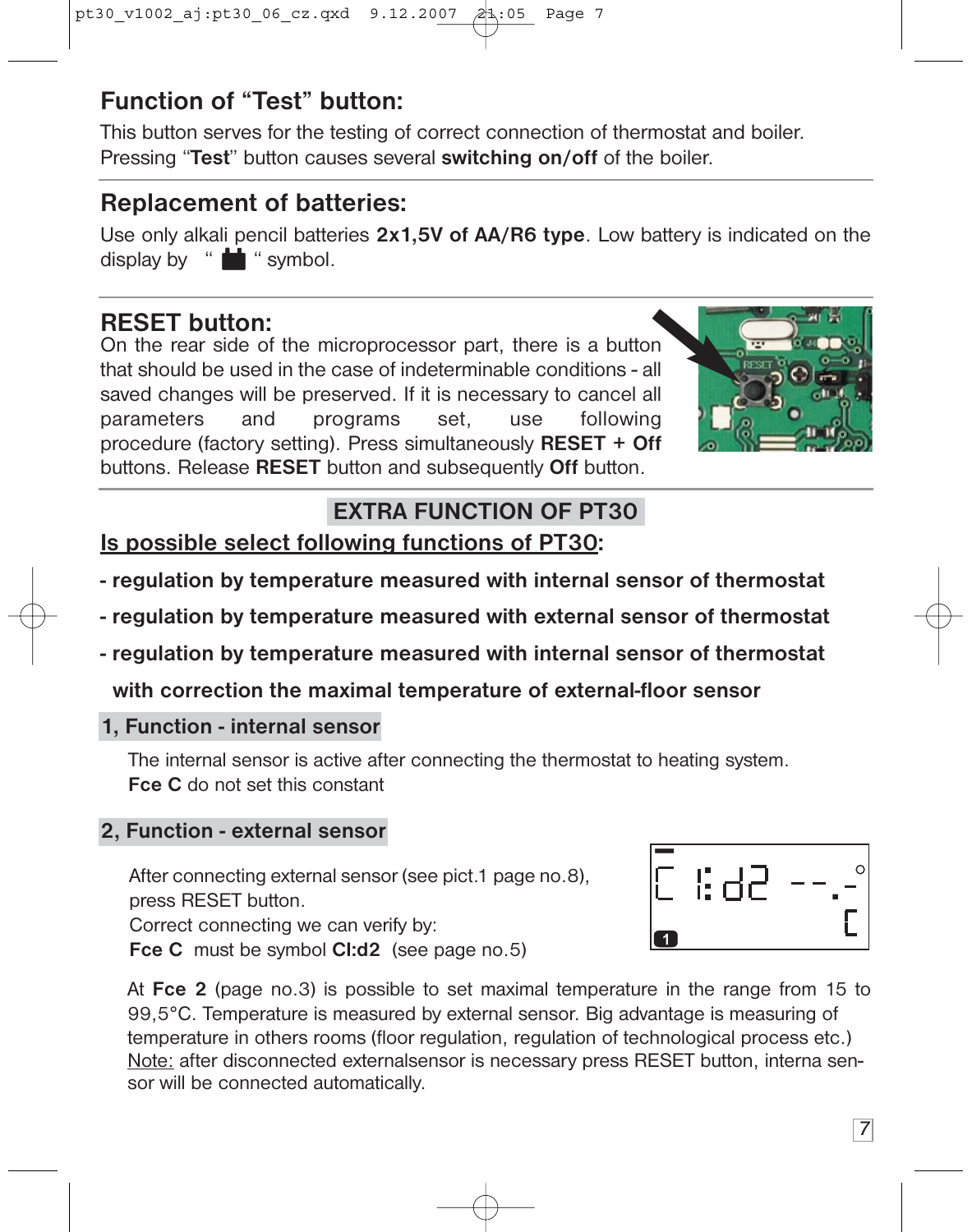#### **3, Function - internal and external sensor**

PT30 keeps maximal floor temperature and simultaneously control temperature in the room. Thermostat control (for PI regulation) temperature in the room by internal sensor (common function of thermostat).

- connecting external sensor (see pict.1), for floor-temperature
- press RESET button, at **Fce C** showed symbol **Ci:d2** (correct connection).
- at **Fce C** set maximal floor-temperature, then heating is switch-off



If floor-temperature will be maximal setting value, then heating is switch-off, even if temperature in room did not reach desire temperature.

If temperature of floor sensor droped below 0,5°C then heating is switch-on again.

#### **Is necessary set max. temperature of external sensor (see Function C, page no.5)**

The actual temperature of internal and external sensor is showed when press "**-/+ hod**" , **C1** (fro internal sensor) or **C2** (for external sensor).



**WIRES TOWARDS SENSOR MUST NOT BE LEAD NEAR THE POWER WIRING!** Is necessary make

small openning to the plastic part for wires of external sensor!

**Types of sensor:**

**CT01 C 10k**Ω wire CYXY 2\*0,5mm, lenght 1.5 m, metal case, max.70°C.

**CT01 S 10k**Ω wire silicone, lenght 1.5 m, metal case, max.99°C.

**CT01 P 10k**Ω wire CYXY 2\*0,5mm lenght 1.5 m, PVC case, suitable for sink to liquid max.70°C.

#### **Pict.1 Connecting external sensor**

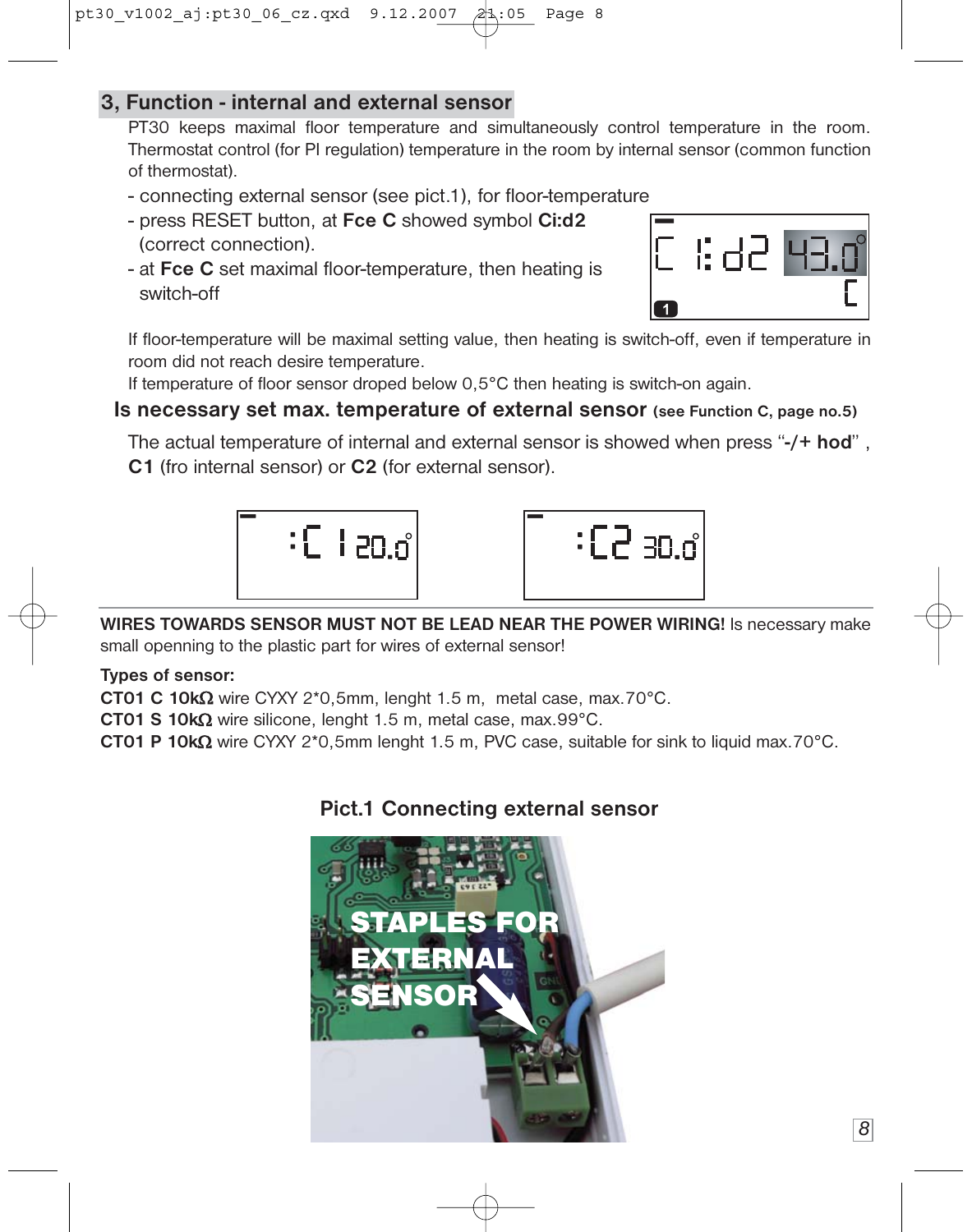### **Installation:**



Install the thermostat on a suitable place, where its operation would not be influenced by direct flow of hot air from the heater, by solar radiation and other disturbing influences. Also avoid the installation on outer wall.

#### **Procedure:**

PT30 thermostat consists of two parts: the front one - the microprocessor one (Pic.1) and rear one - the switching one. In this way very easy and quick installation of the thermostat into installation box of KU/KP68 type is achieved and very comfortable programming directly from your armchair.

- **1.** Open the case of PT30 in the place indicated by arrow on **Pic.1** and so divide the thermostat to two parts.
- **2.** Grasp the rear (switching) part and fasten it into installation box (see **Pic.2**) at the height of minimally 1.5 m.
- **3.** Unscrew the screw as indicated by arrow (**Pic.2**) and lift of the cover. Under this cover, there is the relay and terminal strip, to which the cables from boiler should be connected (**Pic.2**).
- **4.** Grasp the front part of PT30, slide of the cover (**Pic.1a**), insert two pencil alkali batteries 2x 1.5 V and program the thermostat according to operating instructions.
- **5.** Afterwards, snap the front part from above to the lower part of PT30 and the thermostat is ready for operation.

**As soon as the rear and front parts of the thermostat are connected, we recommend to use TEST button(see page no.7). It performs four activations of the relay and its testing.**

**The installation of PT30 may be performed only by a person with appropriate qualification in electrical engineering.**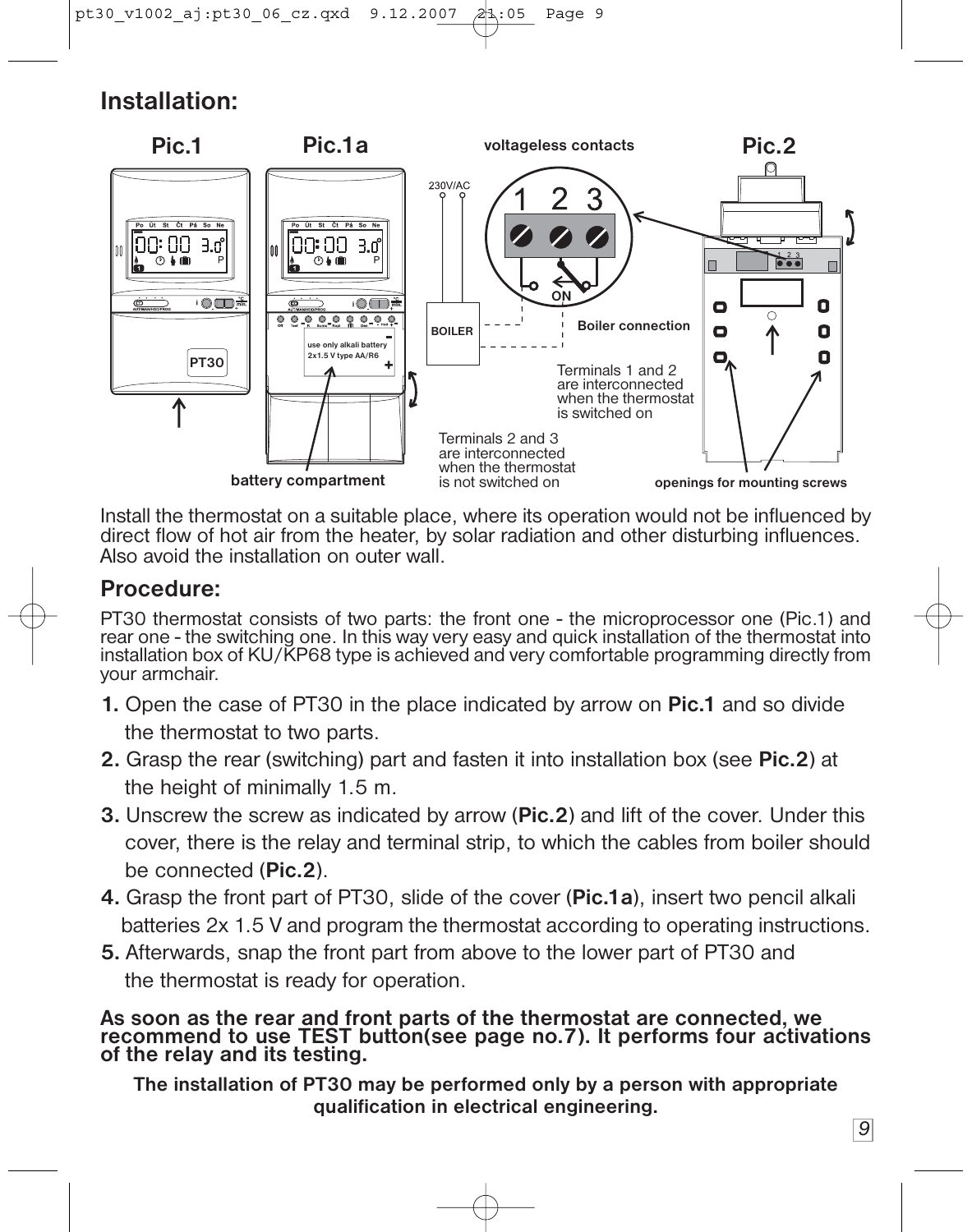|                 |  | 3 | 5 |  |
|-----------------|--|---|---|--|
| <b>Monday</b>   |  |   |   |  |
| <b>Tuesday</b>  |  |   |   |  |
| Wednesday       |  |   |   |  |
| <b>Thursday</b> |  |   |   |  |
| Friday          |  |   |   |  |
| <b>Saturday</b> |  |   |   |  |
| <b>Sunday</b>   |  |   |   |  |

|                 |  |  | 5 |  |
|-----------------|--|--|---|--|
| <b>Monday</b>   |  |  |   |  |
| <b>Tuesday</b>  |  |  |   |  |
| Wednesday       |  |  |   |  |
| <b>Thursday</b> |  |  |   |  |
| Friday          |  |  |   |  |
| <b>Saturday</b> |  |  |   |  |
| Sunday          |  |  |   |  |

| program 3        |             | 2                       | 3      | 4         | 5              | 6              |                | program 4 |             | 2              | 3     | 4     | 5     | 6              |
|------------------|-------------|-------------------------|--------|-----------|----------------|----------------|----------------|-----------|-------------|----------------|-------|-------|-------|----------------|
| Monday           | 05/21       | 06/18                   | 12/20  | 16/21     | 18/22          | 21/18          | Monday         |           | 06/21       | 07/18          | 15/21 | 18/22 | 22/18 |                |
| Tuesdav          | 05/21       | 06/18                   | 12/20  | 16/21     | 18/22          | 21/18          | Tuesdav        |           | 06/21       | 07/18          | 15/21 | 18/22 | 22/18 |                |
| Wednesday        | 05/21       | 06/18                   | 12/20  | 16/21     | 18/22          | 21/18          |                | Wednesday | 06/21       | 07/18          | 15/21 | 18/22 | 22/18 |                |
| Thursday         | 05/21       | 06/18                   | 12/20  | 16/21     | 18/22          | 21/18          | Thursday       |           | 06/21       | 07/18          | 15/21 | 18/22 | 22/18 |                |
| Friday           | 05/21       | 06/18                   | 12/20  | 16/21     | 18/22          | 21/18          | Friday         |           | 06/21       | 07/18          | 15/21 | 18/22 | 22/18 |                |
| Saturday         | 07/21       | 21/18                   |        |           |                |                | Saturday       |           | 07/21       | 18/22          | 22/18 |       |       |                |
| Sunday           | 07/21       | 21/18                   |        |           |                |                | Sunday         |           | 07/22       | 18/23          | 22/19 |       |       |                |
| program 5        | 1           | $\overline{2}$          | 3      | 4         | 5              | 6              | program 6      |           |             | $\overline{2}$ | 3     | 4     | 5     | $\overline{6}$ |
| Monday           | 08/21       | 09/18                   | 15/21  | 18/22     | 23/18          |                | Monday         |           | 07/21       | 09/18          | 15/22 | 18/23 | 22/18 |                |
| Tuesday          | 08/21       | 09/18                   | 15/21  | 18/22     | 23/18          |                | Tuesday        |           | 07/21       | 09/18          | 15/22 | 18/23 | 22/18 |                |
| Wednesday        | 08/21       | 09/18                   | 15/21  | 18/22     | 23/18          |                | Wednesday      |           | 07/21       | 09/18          | 15/22 | 18/23 | 22/18 |                |
| Thursday         | 08/21       | 09/18                   | 15/21  | 18/22     | 23/18          |                | Thursday       |           | 07/21       | 09/18          | 15/22 | 18/23 | 22/18 |                |
| Friday           | 08/21       | 09/18                   | 15/21  | 18/22     | 23/18          |                | Friday         |           | 07/21       | 09/18          | 15/22 | 18/23 | 22/18 |                |
| Saturday         | 08/21       | 18/22                   | 22/18  |           |                |                | Saturday       |           | 07/21       | 18/23          | 22/18 |       |       |                |
| Sunday           | 08/21 18/22 |                         | 22/18  |           |                |                | Sunday         |           | 07/21       | 18/23          | 22/18 |       |       |                |
|                  |             |                         |        |           |                |                |                | program 8 |             | 2              | 3     | 4     | 5     | 6              |
| program 7        | 1           | $\overline{\mathbf{2}}$ | 3      | 4         | 5              | 6              |                |           |             |                |       |       |       |                |
| Monday           | 07/22       | 09/18                   | 15/23  | 18/24     | 22/18          |                | Monday         |           | 06/20       | 08/18          | 14/21 | 17/22 | 22/17 |                |
| Tuesday          | 07/22       | 09/18                   | 15/23  | 18/24     | 22/18          |                | Tuesday        |           | 06/20       | 08/18          | 14/21 | 17/22 | 22/17 |                |
| Wednesday        | 07/22       | 09/18                   | 15/23  | 18/24     | 22/18          |                | Wednesday      |           | 06/20       | 08/18          | 14/21 | 17/22 | 22/17 |                |
| Thursday         | 07/22       | 09/18                   | 15/23  | 18/24     | 22/18          |                | Thursday       |           | 06/20       | 08/18          | 14/21 | 17/22 | 22/17 |                |
| Friday           | 07/22       | 09/18                   | 15/23  | 18/24     | 22/18          |                | Friday         |           | 06/20       | 08/18          | 14/21 | 17/22 | 22/17 |                |
| Saturday         | 08/22       | 18/24                   | 22/18  |           |                |                | Saturday       |           | 07/21       | 17/23          | 22/19 |       |       |                |
| Sunday           | 08/22       | 18/24                   | 22/18  |           |                |                | Sunday         |           | 07/21 17/23 |                | 22/19 |       |       |                |
|                  |             |                         |        |           |                |                |                |           |             |                |       |       |       |                |
|                  |             |                         |        |           |                |                |                |           |             |                |       |       |       |                |
|                  |             |                         |        | program 9 | 1              | $\overline{2}$ | $\overline{3}$ | 4         | 5           | 6              |       |       |       |                |
| e.g.: 8/23       |             |                         | Monday |           | 08/23          | 21/18          |                |           |             |                |       |       |       |                |
|                  |             |                         |        | Tuesday   | 08/23          | 21/18          |                |           |             |                |       |       |       |                |
| is setting       |             |                         |        | Wednesday | 08/23          | 21/18          |                |           |             |                |       |       |       |                |
| temperature 23°C |             |                         |        | Thursday  | 08/23          | 21/18          |                |           |             |                |       |       |       |                |
| at 8 o'clock.    |             |                         | Friday | Saturday  | 08/23<br>08/23 | 21/18<br>21/18 |                |           |             |                |       |       |       | $\overline{1}$ |

| program 9 |             | 3 | 5 | 6 |
|-----------|-------------|---|---|---|
| Monday    | 08/23 21/18 |   |   |   |
| Tuesday   | 08/23 21/18 |   |   |   |
| Wednesdav | 08/23 21/18 |   |   |   |
| Thursday  | 08/23 21/18 |   |   |   |
| Friday    | 08/23 21/18 |   |   |   |
| Saturday  | 08/23 21/18 |   |   |   |
| Sundav    | 08/23 21/18 |   |   |   |

╈

Table for registration of your programs **Table for registration of your programs**

**abel of fixed programs (is possible change too)**

abel of fixed programs<br>(is possible change too)

*10*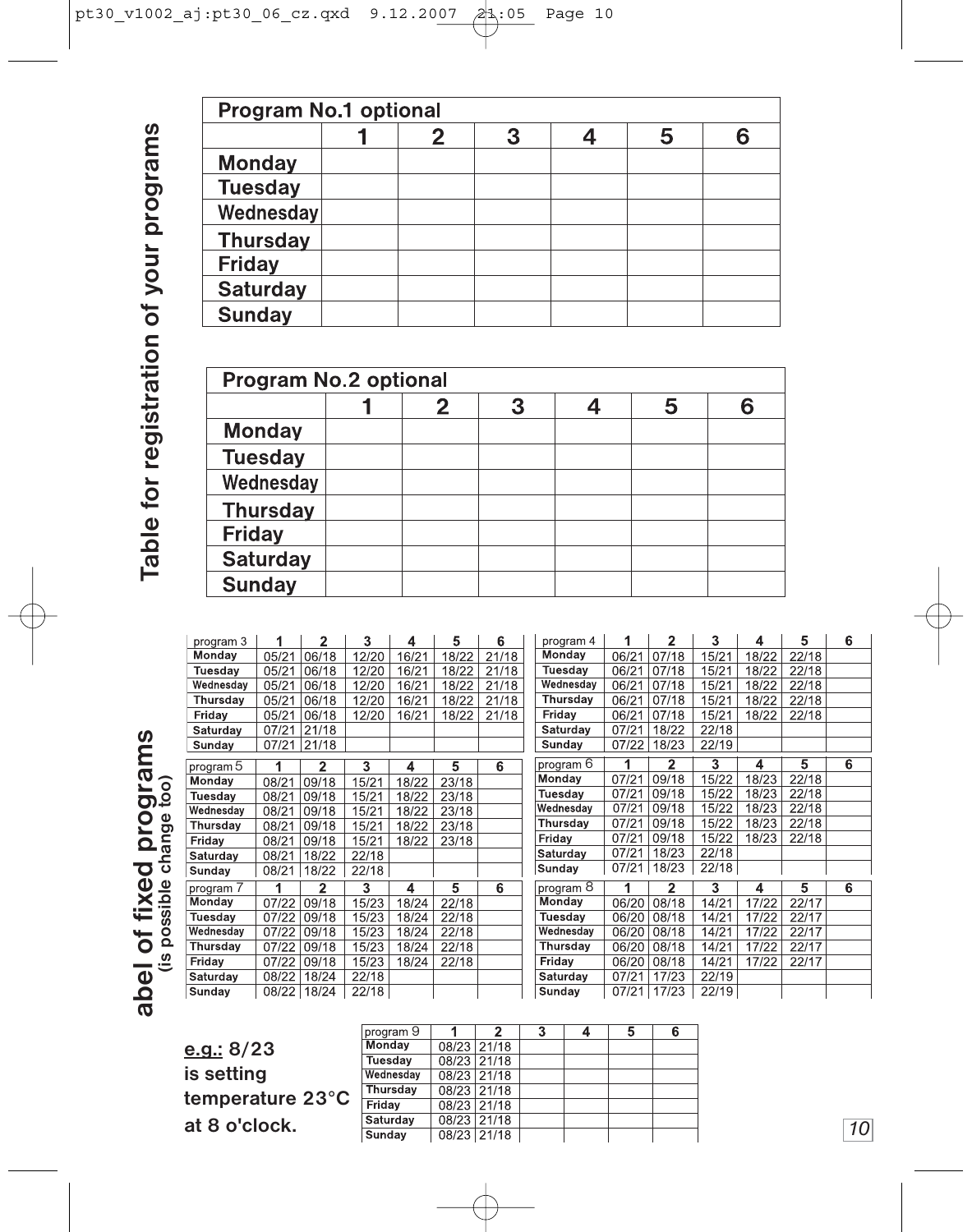## **Explanation of function PZT(Func. 3)**

#### **This function guarantees required temperature at required time.**

PT30 find out heat constants of room during 2 days and after switched-on heating with desired advance automatically. The period of premature switching-on is automatically limited to 2 hours.



#### **Explanation of HYSTERESIS (Func. 5)**

switch-on by 19°C again (see diagram).

#### **Difference between desired and actual temperature.** It is selected in the range from 0,1 to 1,5°C. If is hysteresis 1°C, desired temperature 20°C, thermostat switch-off by 20°C and



#### **Explanation of PI REGULATION (Func. 6)**

**Choice Func. 6:** for setting time interval is necessary follows of heat inertia in room. Optimal setting is usually **10 to 15** minutes. There are the repeated temperature divergence in the room,we recommend set shorter time interval. Proportionality zones is determine from which value is PI regulation active (Func. 8).